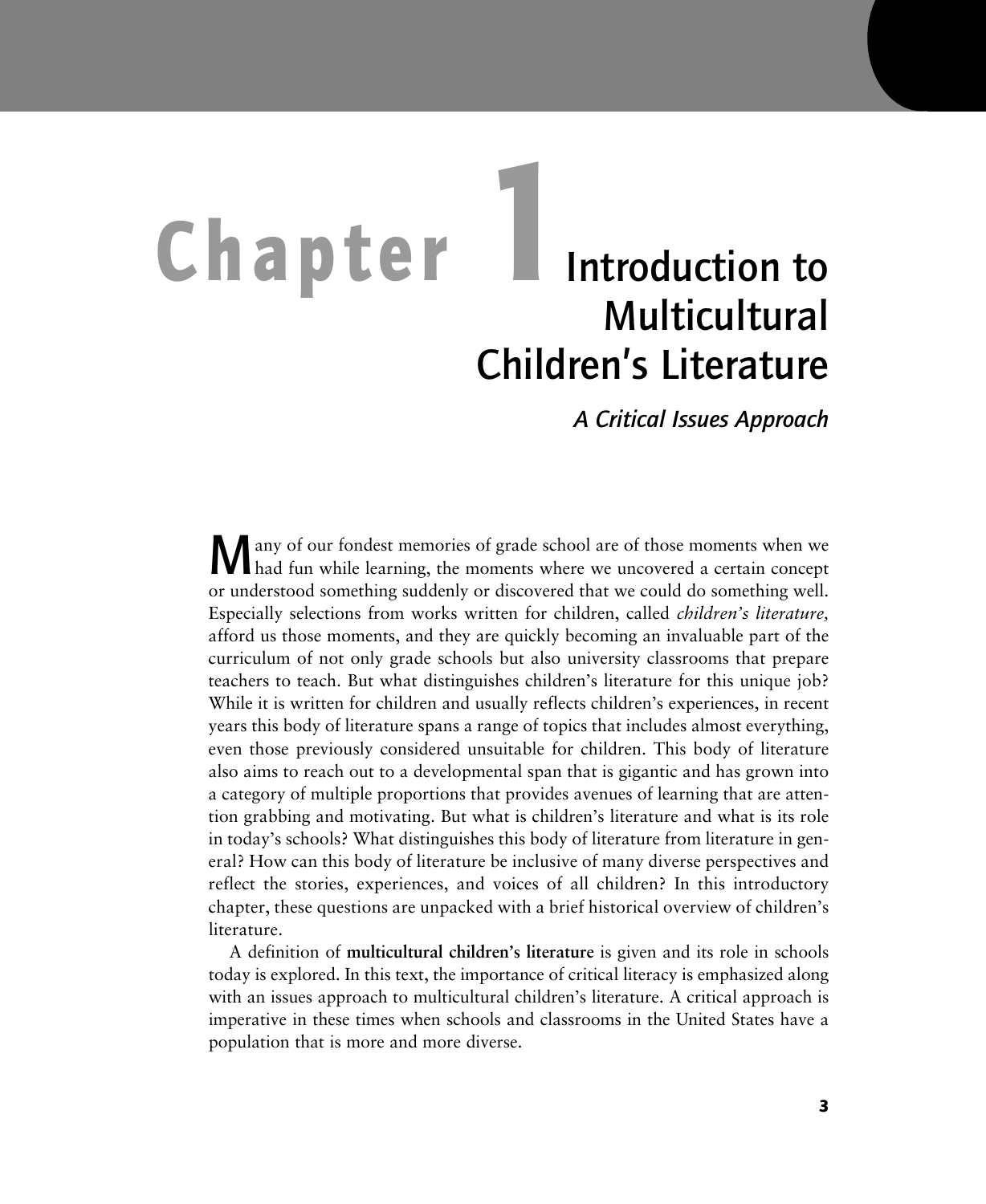# **CHILDREN'S LITERATURE DEFINED**

Ask the average person what children's literature is and you may get answers like "They are books with bright pictures," "They encourage children to read," "They are fairy tales and folk tales or animal tales," and so on. But few realize that there are over 10,000 trade books published each year in the United States alone in a variety of genres, topics, and formats, and that many of these books are so sophisticated in their plots, stories, and designs that they are enjoyed by adults and children alike. While experts would define children's literature in many ways, ultimately it is literature that is written with children as its main audience. A look at some experts' definitions of children's literature gives us an idea of not only how complicated it is to define this body of literature, but also how difficult it is to pinpoint what makes a children's book, except to say that it is for and about children.

Temple, Martinez, Yokota, and Naylor (2002) said, "Children's literature is the collection of books that are read to and by children ... from birth to about age fifteen" (p. 6). They also acknowledged that "it is surprisingly hard to define a children's book" (p. 5).

Norton, Norton, and McClure (2003), rather than directly defining children's literature, simply talked about the qualities of good literature for children and the development of literature for children in recent times: "When students of children's literature look at the beautiful books published to meet children's needs, interests and reading levels, many are amazed to learn that not long ago books were not written specifically for children" (p. 42). They continued: "When childhood began to be viewed as a special part of the human life cycle, literature written specifically for children became very important" (p. 42).

Charlotte Huck, long considered one of the original theorists of children's literature, said, "Children's books are books that have the child's eye at the center" (Huck, Kiefer, Hepler, & Hickman, 2004, p. 5). These educators also discussed how "children have become more sophisticated and knowledgeable about certain life experiences than children of any previous generation" (p. 4), acknowledging that the topics of this body of literature are therefore very hard to distinguish from adult literature in many cases. Death, war, starvation, terror, violence—everything is part of children's literature now, as it is, unfortunately, a part of some children's lives. As Huck et al. mentioned, children no longer are spared any emotions; the evening news brings them everything vicariously, and in fact, "today's children are exposed to violence purely in the name of entertainment" (p. 4).

One could argue that distinguishing children's literature from other types of literature is unnecessary, because what was once thought of as material written for adults may now be termed children's literature. For example, *To Kill a Mockingbird,* by Harper Lee, was not originally written with children in mind, although the main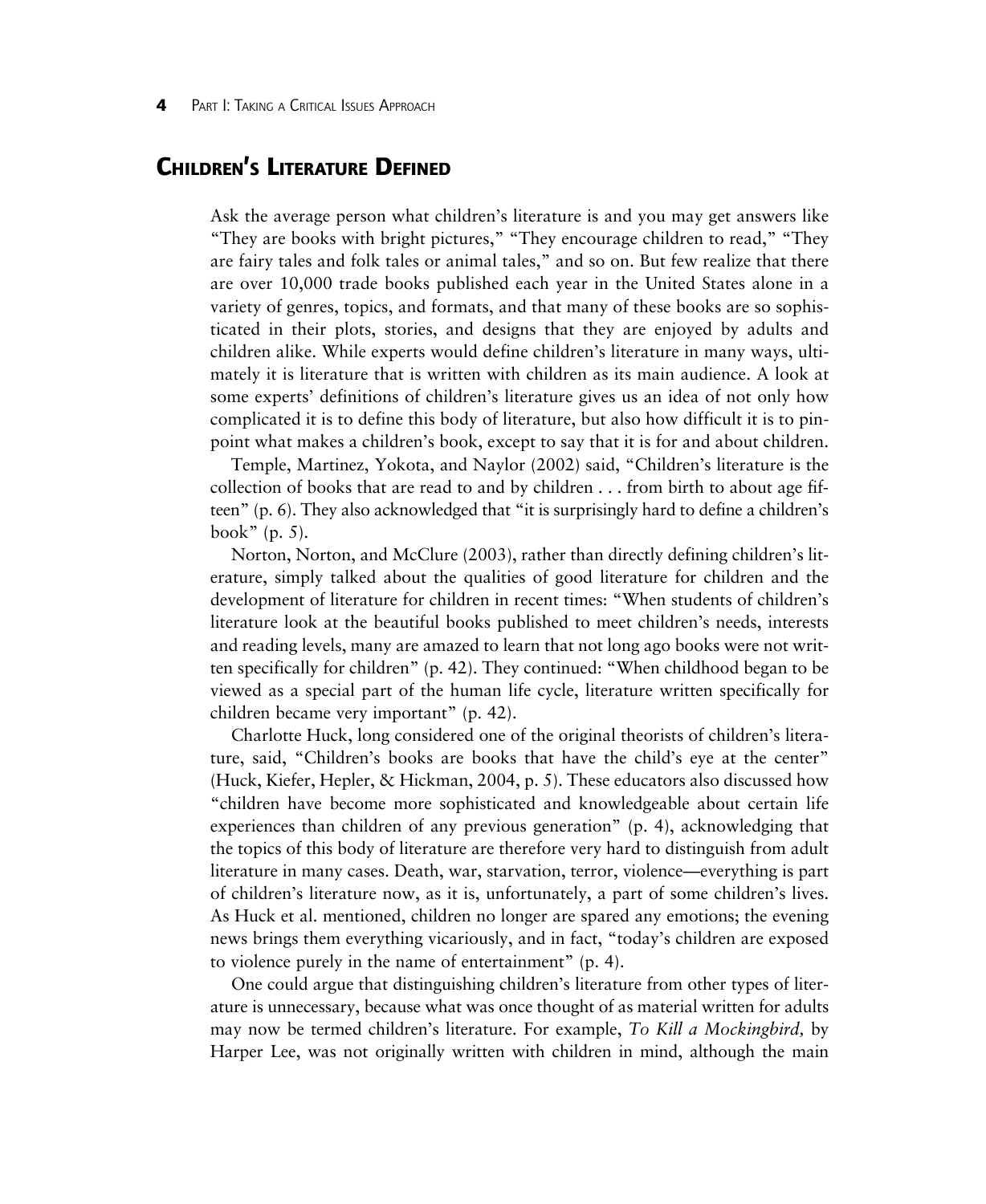character is 8-year-old Scout and the whole story, which spans a period of 2 years, is told through her voice and eyes. Publishing houses have further muddied the definitions by the demands that certain books have commanded in the market. For example, with the *Harry Potter* series, by J. K. Rowling, although it started off as writing aimed at children, it is clearly debatable as to who more enjoys these books, especially when taking into account the sheer vastness of its reading audience. In all of these definitions, however, the most important point that distinguishes children's literature from other types of literature is that it *validates* all children's experiences.

# **MULTICULTURAL CHILDREN'S LITERATURE**

Validation for all children's experiences needs to include the diversity present in our society today, therefore, throughout this text, the emphasis is on multicultural children's literature, rather than simply naming this body of literature as children's literature. Simply put, multicultural children's literature is literature that is not of the mainstream in the United States. Rather, it is about groups who have been previously underrepresented and often marginalized by society as a whole, especially in depictions in children's literature in the United States. Although it is difficult to exactly define this body of literature in rigid terms, the following definition may serve to clarify the ideas represented in this text: "Multicultural children's literature is about the sociocultural experiences of previously underrepresented groups. It validates these groups' experiences, including those occurring because of differences in language, race, gender, class, ethnicity, identity, and sexual orientation." Although the term *multicultural children's literature* is explored in detail in Chapter 2, one of the main purposes of children's literature is to be inclusive of and provide validation for all children's experiences, hence books that are from many different sociocultural backgrounds are included in this text. This text takes a broad view of the term *multicultural* to include all sociocultural aspects and not just those aspects that are apparent because of ethnicity and race culture. Please see Chapter 2 for more on this.

# **A BRIEF HISTORICAL OVERVIEW**

Just as defining children's literature is murky, historically, it is hard to pinpoint when books began to be written for a primarily child audience. However, most educators agree that children's books reflect the historical times in which they were published, particularly the perspectives of what makes up a child. Largely didactic tales with mainly moralistic and religious overtones were popular during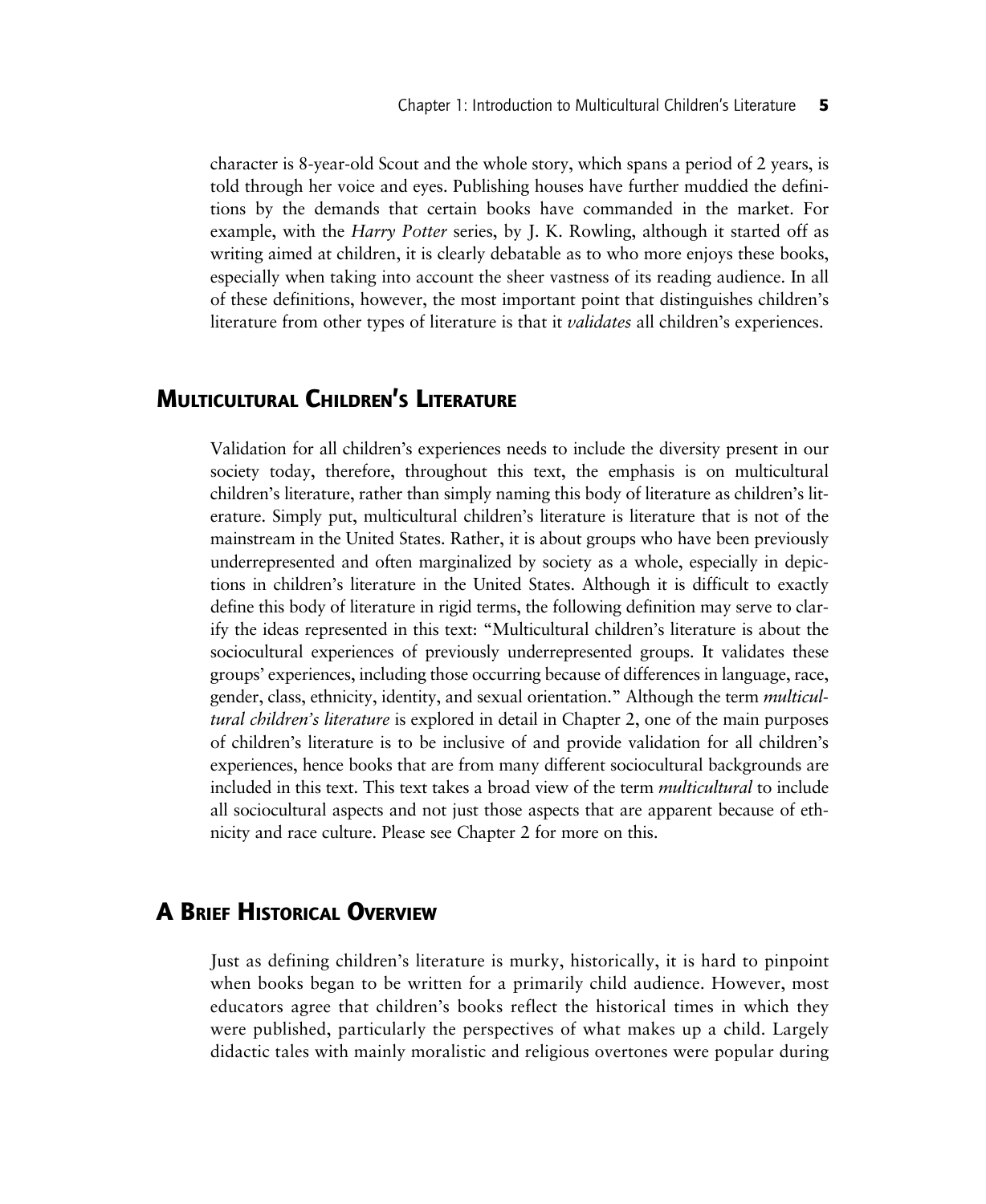#### **6** PART I: TAKING A CRITICAL ISSUES APPROACH

the 16th and 17th centuries. Books such as *Pilgrim's Progress,* by John Bunyan; Horn books with moral verses; and stories of Gods and apostles, mythological tales and legends, flourished. Even in many Asian cultures, the precursors to children's literature today were moralistic tales with animal characters that were specifically created to teach short didactic lessons. One such example from India is the short animal tales from the collection called the *Panchatantra* or "Five Principles" of life. These kinds of stories reflected the perspective of a child who was thought of as a young adult, someone who needed to be instructed on the ways of society, on the rights and wrongs and "dos" and "don'ts." As people's attitudes on children changed, so did books for children.

The 18th and 19th centuries saw travel and adventure stories as people began to discover new lands, foray into new fields, and communicate with new cultures and peoples. Hence this era saw books for children such as *Gulliver's Travels* and the *Grimms' Fairy Tales,* collected and written by the brothers Grimm, two German brothers, Jacob and Wilhelm Grimm, whose collection is largely about central Europe and life during that time. Anyone reading the original tales as written down by the Grimm brothers will agree that these stories were more cautionary and violent, meant to scare children and adults alike into correct behavior. Other didactic books include those published by John Newbery's publishing house, including titles that he wrote himself. Newbery's publishing house was the first known to cater to a child audience. He published such titles as *Little Goody Two Shoes* and wrote one of the first books for children, called *A Little Pretty Pocket Book,* an alphabet book. Today, the Newbery Medal for children's books, which started in 1922, is given annually to an author of children's books in his remembrance.

The 19th century also saw the advent of magazines for children, the most famous of which is the *St. Nicholas Magazine,* which started in 1872 and was in publication well into the 20th century. This magazine is reputed to have given many authors and illustrators of those times an avenue to showcase their talents. Stories of faraway lands, folk tales, historical fiction, and adventure and discovery, interpreted by a mainly White authorship, were the staple content of these magazines. In fact, it is believed that many of the folk and fairy tales as we know them today, including their illustrations, were the result of authors' and illustrators' interpretations in the *St. Nicholas Magazine.* For example, Reginald Birch, a well-known illustrator of that time, gave us the character of the potbellied jolly Santa Claus, with the white beard and red suit, carrying a huge sack of presents, that most children identify as the icon of Christmas today.

In the early 20th century, as a result of the gross stereotypes and misrepresentations of people from other ethnicities and races like Black, Asian, and Latino/a, the *Brownies' Book* magazine was also started. Although the focus of this magazine was a Black or African American audience, its stories and representations tried to reach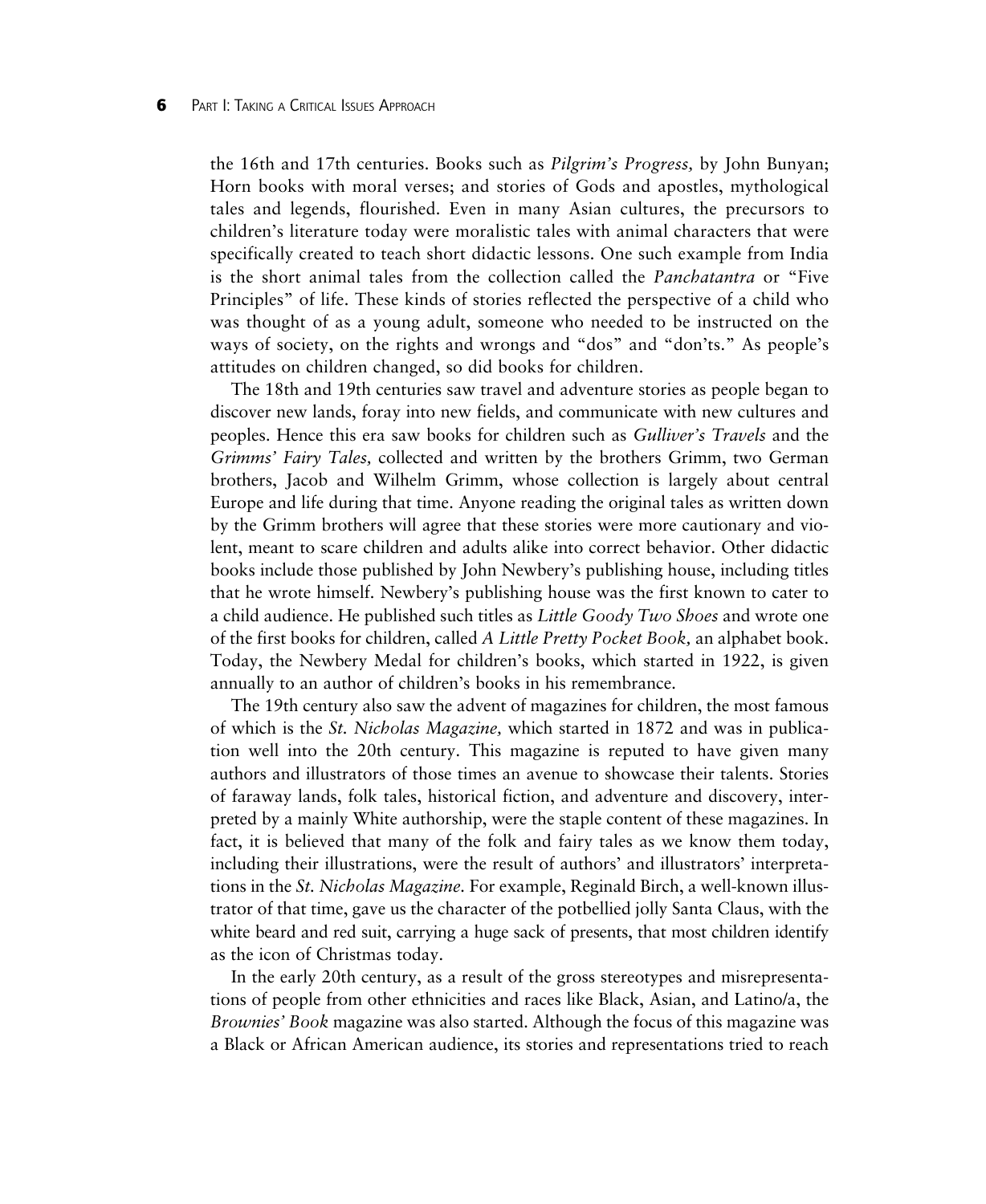out to all children. Please see Chapter 2 for an in-depth description of the *Brownies' Book* magazine.

Although these books and magazines began to be produced with a child audience in mind, it was not until the late 20th century that children's books really began coming into their own. While the previous decades saw mainly traditional literature, including folk and fairy tales, as the mainstay of children's books, the later part of the 20th century saw distinctions of genres of children's literature as we know them today, including **realistic fiction, historical fiction, poetry, picture books, modern fantasy, science fiction,** and so on. In fact, books began to be written specifically as teaching aids for children, to motivate them to read and learn about the world. In other words, from just entertainment, children's literature began to play a leading role in schools and classrooms.

# **ROLE OF MULTICULTURAL CHILDREN'S LITERATURE IN TODAY'S SCHOOLS**

A quick look at the curriculum of any school district in reading and literacy or language arts shows us that it includes literature selections in some form or other. Usually, this is where children's stories or literature specifically written for children is used to enhance vocabulary, reading, writing, listening, speaking, language, and the like. Further, college classrooms that prepare teachers have recognized the importance of this category of literature and many have specific courses and seminars specialized in children's literature. For example, the California Department of Education has an extended recommended literature list that has annotations of over 1,000 books in it. This list spans an age range of K–12 (see http://www.cde.ca.gov) and is used by many college preparatory programs in California. The Language and Literacy Standards of the California Department of Education also include children's literature in some form or other, especially in terms of language and reading abilities that include phonemic awareness and phonics. However, many classrooms use only children's books that are written specifically to teach certain lessons, such as identify the plot of stories, predict from pictures what may happen, be able to answer questions about the story, learn new words used in context in the story, recognize parts of a story, and so on. Some of these books are written solely to engage in these simple classroom activities and are widely used in classrooms, like the "Dick and Jane" books of the early 20th century or the more recent themed readers published specifically to address simple language arts lessons. Multicultural children's literature in such classrooms is mainly used for children's free choice of reading, for entertainment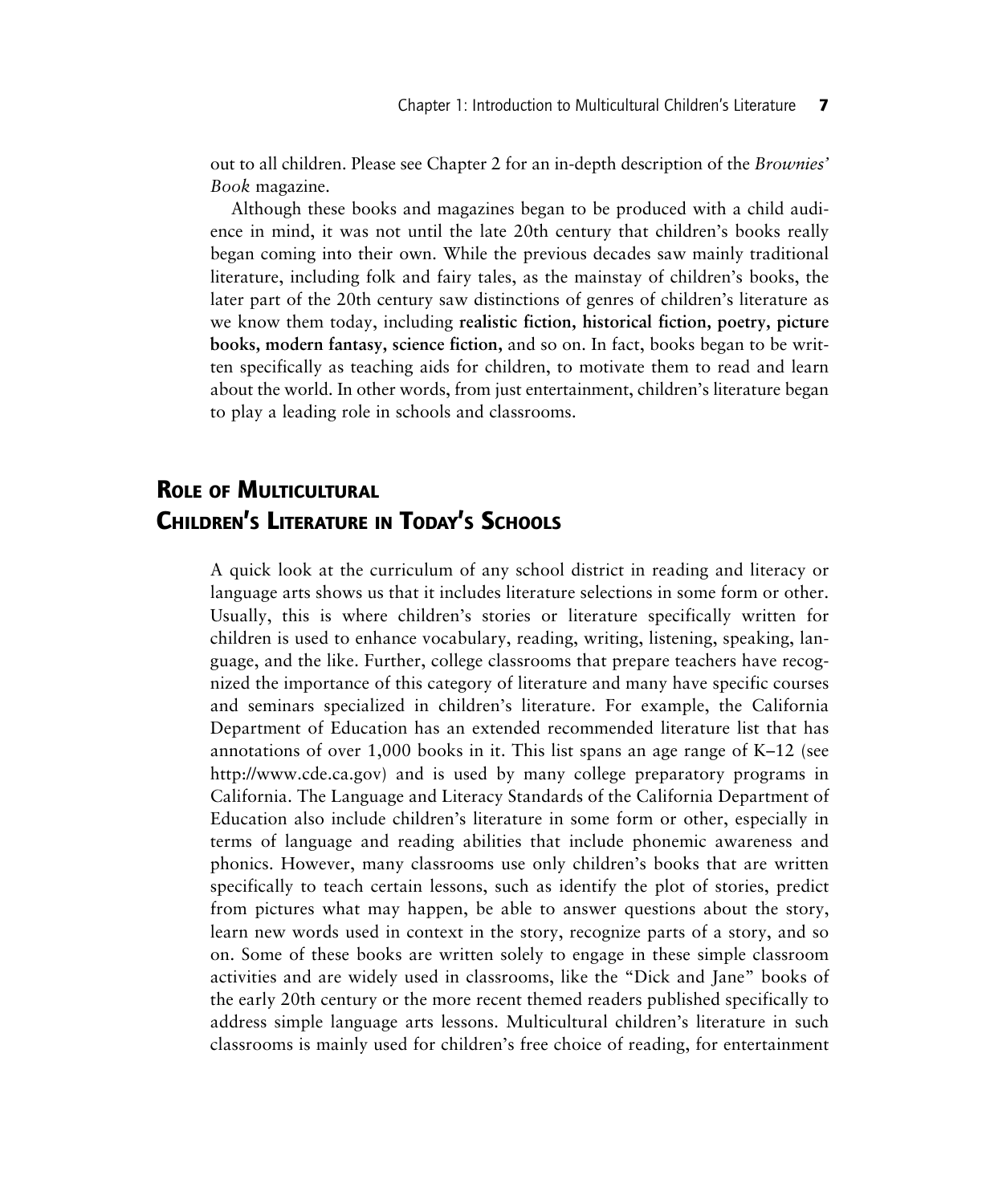purposes, or for specific preassigned times like Black History Month or Asian Appreciation Month.

This book, however, advocates for an approach that integrates multicultural children's literature throughout the day, throughout the school year, and at all times, for all types of lessons. By using the wonderful, creative, complex, and rich literature that encompasses multicultural children's literature to its fullest extent in all lessons, across the curriculum, it is hoped that a child's ability to fully participate and function in the world will be enhanced. In fact, in order to truly appreciate and understand the richness and depth of the available multicultural literature written especially for children, to engage with multicultural authors and their endeavor to contribute to the expanse of children's experiences, and to acknowledge the social and cultural relevance of multicultural children's literature today, a critical issues approach to reading multicultural children's literature is more useful. In other words, the use of multicultural children's literature in schools and classrooms may be intricately linked to **critical literacy.**

## **CRITICAL LITERACY AND MULTICULTURAL CHILDREN'S LITERATURE**

Changing demographics in the United States and abroad, in conjunction with an increased focus on technology today more than ever before, brings the spotlight on literacy, which continues to make a greater demand on children and adults. In many places, literacy divides the population in terms of who gets to go to the best schools, who gets the best jobs, and who is the most successful, in general. In fact, the ways in which we speak and act within the literate world often helps to determine who we are and the world in which we interact (Shor, 1999).

Students and teachers today are called on to be literate in more complex ways than ever before. In such a world, *literacy* is not just knowing how to read and write; it is much broader. It is making apparent and revealing the inner workings of a particular group or society and the ways in which the group or society defines itself in different contexts. In order to "be literate," therefore, one needs to know enough information to be able to participate and function fully within various contexts in that society or group. So a simplistic example would be when one is "computer literate," one knows the ins and outs of using a computer, one knows and understands the language that computer professionals use, and so on. In other words, a computer literate person knows enough about the inner workings of computers and people associated with computers in order to fully participate in that society. Another example would be texting. The children and youth of today are more "literate" in their text messaging world, which includes various short forms for commonly used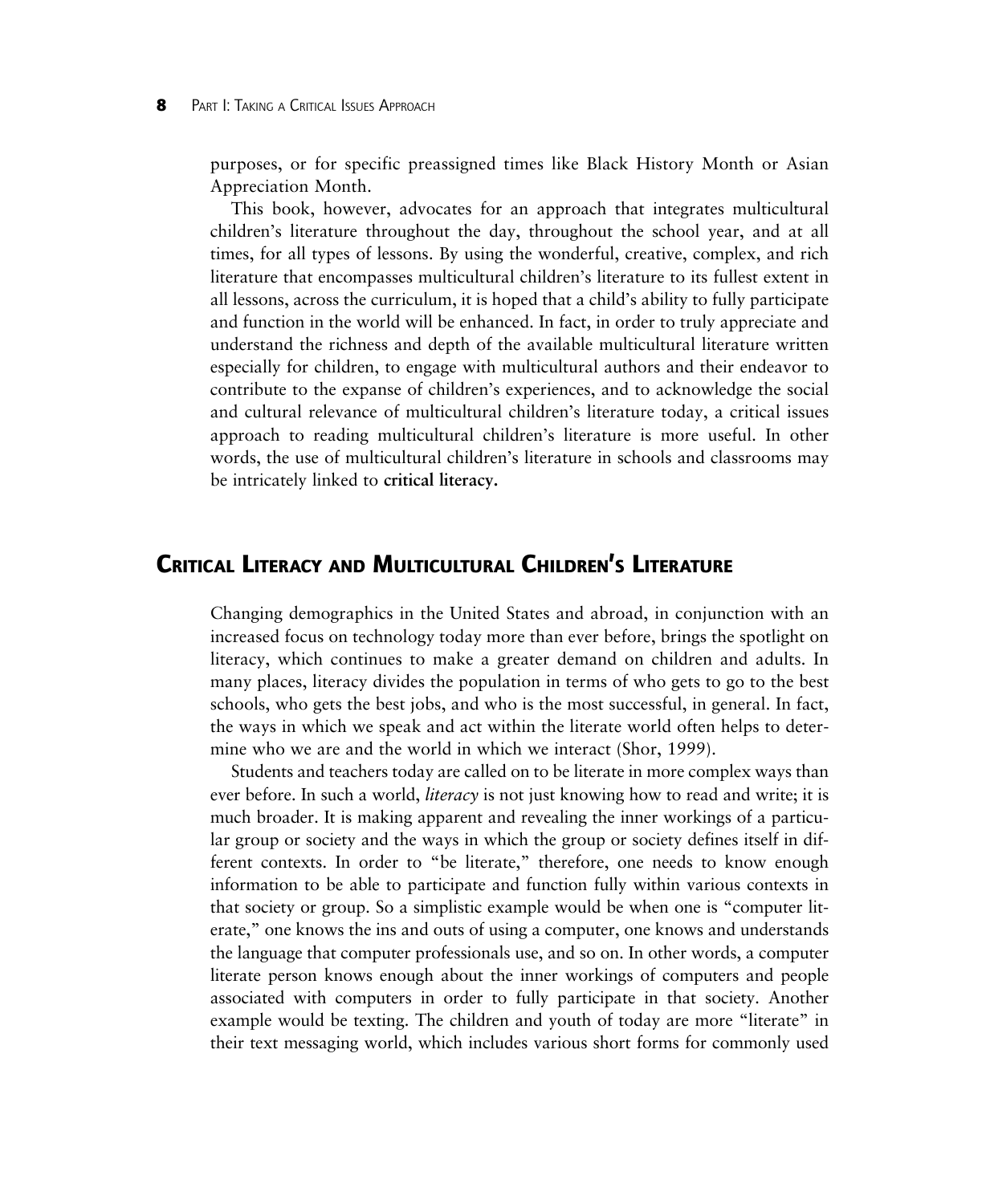phrases, to the point where literature in Japan is being redefined. Novels are written and published and distributed only on text messages on cell phones. Books are no longer published in the regular sense (Day, 2008). In order to read and comprehend one of these "cell novels," one would need to be "text literate," as the language used in these would be amusingly abbreviated words that have meaning only to those that are *literate* in that context.

*Critical literacy* is an extension of the aforementioned definition of literacy and grew out of a critical approach to education. A critical approach teaches students to question, inquire into, and reveal the power relations that exist in the workings of a society or a group. It encourages students and teachers to take an active role in their learning, to take action and be doers rather than merely passive listeners. It is a methodology that teaches students that they can be independent agents of a change for the better; rather, they *should* be agents of change, creating opportunities and choices for themselves. The scope of critical literacy goes beyond a two-dimensional transaction of knowing how to function in a group to creating possibilities for multidimensional understandings between the individual and the group or society. *Critical literacy* may be defined as the process of becoming literate about a society or group through questioning, through seeing things from various viewpoints, through uncovering biases and reading "between the lines," and through critically analyzing the workings of a society historically and culturally, in order to thrive in it.

Educators and theorists such as Anderson and Irvine (1993) described critical literacy as follows: "Learning to read and write as part of the process of becoming conscious of one's experience as historically constructed within specific power relations" (p. 82). In their interpretation then, reading and writing are a means to becoming conscious of our experiences as historically constructed and not just as situated within a particular time and space. In such a definition, reading and writing are not isolated literacy events; rather they are situated within the contexts of history, of all that has happened before this point in time and what that means and how that weighs on how we interact now. Not only is literacy not viewed as merely basic skills in reading and writing, but critical literacy requires students to "question the assumptions of institutionalized knowledge and to use knowledge to take action" (Banks, 2003, p. 18).

In this text, critical literacy is related to multicultural children's literature through an issues approach. By teaching children the relationships between the texts they are reading and their lives, we help them "read the world through the word" (Shor, 1999, p. 1). For example, take a well-loved picture book such as *The Rainbow Fish,* by Marcus Pfister. In it, there is a beautiful rainbow fish that has rainbow colored scales but has no friends. However, the wise octopus advices the fish to share his rainbow scales by giving one to each of the other fish. The rainbow fish does so and gains friends. A simple read of this text tells us a sweet story of sharing. A more critical read of this story, however, tells us something different.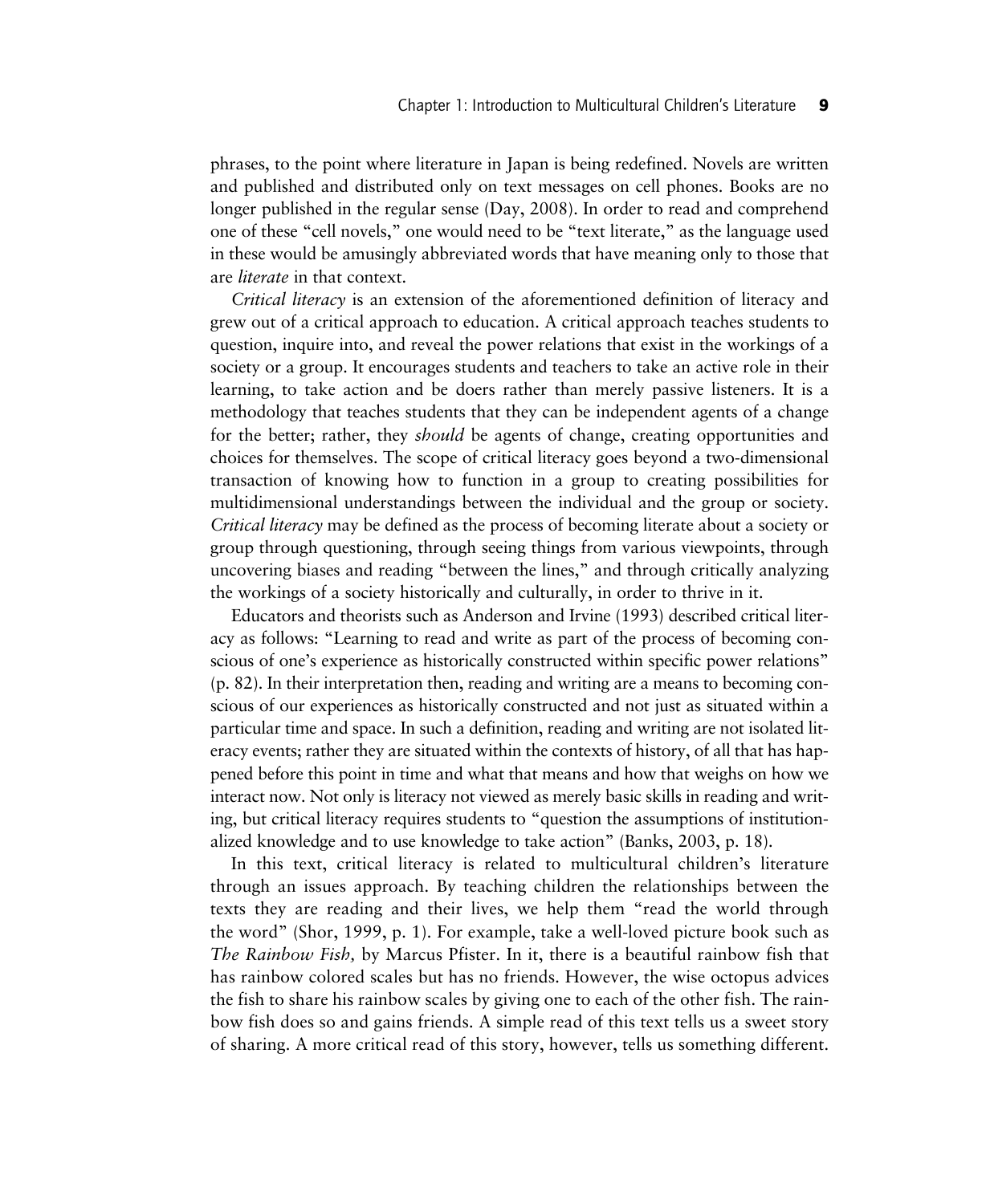In this world of fishes, when one "reads the world through the words" of this text, one learns that sometimes one has to compromise in order to be part of a larger group. One learns that sometimes conformity is better than uniqueness or standing out of the group and that sometimes in order be assimilated, one has to make some tough choices. One could combine this book along with *Swimmy,* by Leo Lionni (a book about a fish that teaches its friends to swim in formation so they can escape the big tuna fish that will eat them), to teach a lesson that there is strength in numbers, that when a group works together, conforming to the larger good of the group, everyone gains.

Exemplary literature has that power to help children see themselves in the curriculum. Reading about children like themselves has the power to motivate them to participate more in the curriculum. Reading about children around the world in a variety of different situations has the power to expand their worldviews, creating opportunities for understanding. Further, helping children read through a lens of critical literacy gives them the power to see the value of their readings and to help them believe that they can succeed and change the world to be a better place for themselves, in other words, to own the curriculum.

# **FORMING ISSUES INTO AND THROUGH CRITICAL LITERACY LESSONS**

In an issues approach to multicultural children's literature, one can have multiple transactions with a text, allowing for a multitude of understandings. Rather than merely reading children's books, we can begin to situate these books and what they are saying historically. We can interpret these from multiple perspectives, gaining a critical vantage point from which to understand them. For example, take the topic of immigration. There are numerous books that describe the various nuances of immigration: the journey, the separation from one's homeland, the feelings of loneliness, the feelings of joy as one starts a new life, and so on. When we read these books, we gain an insight into the lives of immigrants. When we read them from a critical literacy point of view, we are able to gain multiple understandings into the complex situations that make up immigrants. We are able to place them historically, and we are able to make attempts to relate to them and step into their shoes for a minute. Such readings help foster tolerance and cooperation amongst students because they lay bare the processes of curriculum. Further, an issues approach with a critical literacy goal helps students see themselves in the curriculum. It helps them shape and ask questions of the curriculum, and it helps them read themselves into the curriculum.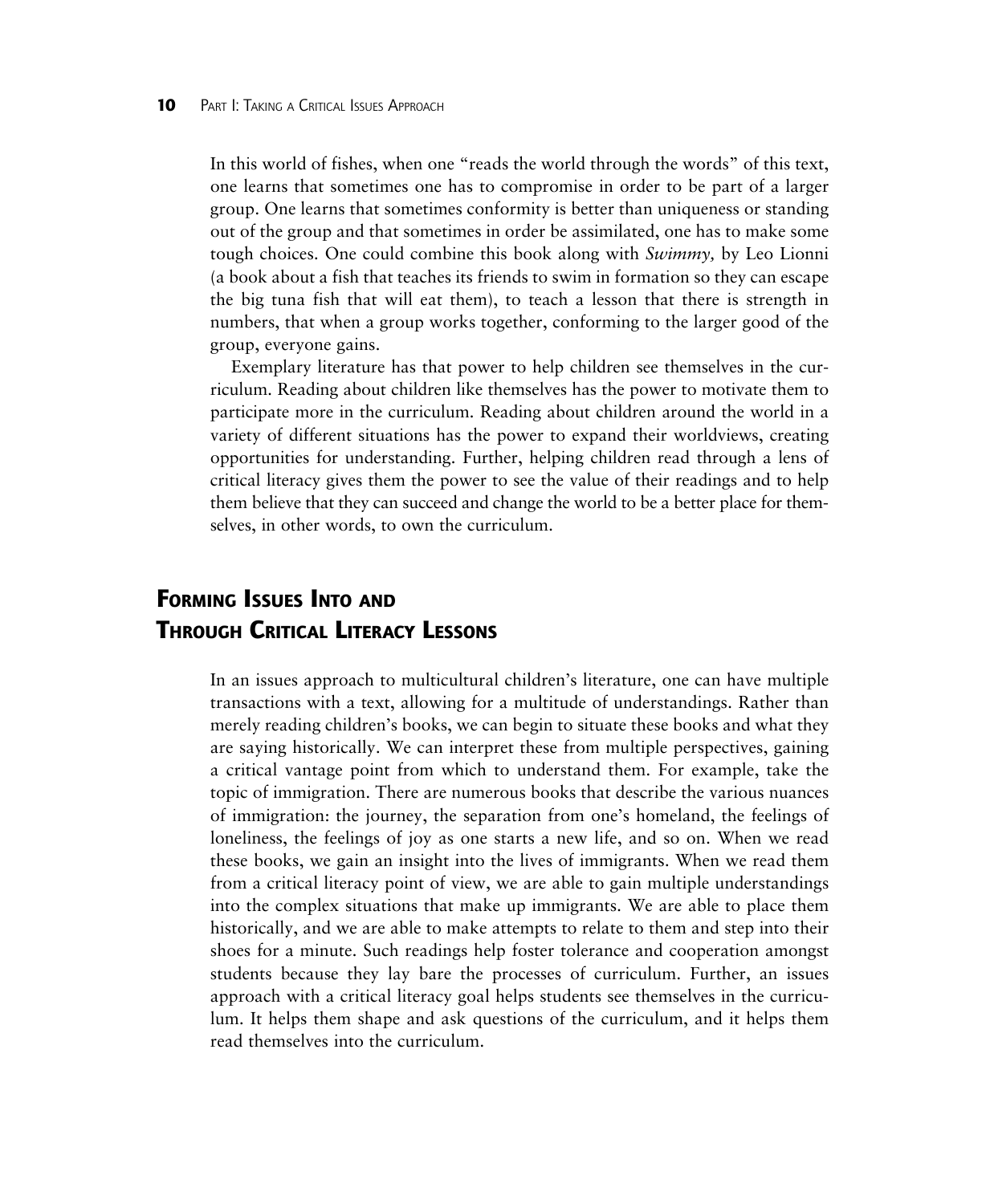As mentioned before, there are children's books that have been written about a vast range of topics and stories. Integrating exemplary children's books throughout the curriculum is not only possible but necessary in today's classrooms, given the sociocultural and socioeconomical range of students in schools today. Topics may be chosen by a two-pronged process: seeing what interests students and what needs to be covered in the classroom in terms of content. A commonly used technique is a simple and well-known webbing technique to connect the two processes of students' wanting to know and needing to learn. Webbing also helps bring out ideas for the range of the topic or issue in terms of connections, subject matter, curriculum areas, and other related topics. Although webbing is a good place to begin, a technique that lays bare the curriculum for the students is much more effective in motivating students to participate and form the curriculum. For example, take students into confidence by letting them know why they need to learn and know certain topics. Show students, through creating a *web of significance,* what they need to learn for school to succeed in school. Show them the state standards, and connect these standards to real-life issues or real-life processes that they will use. This process allows students to see that what they learn in school is not just for school but actually useful for life skills, giving them the opportunity to participate in their curriculum and understand that they will use these skills in their real lives in the future. In fact, teachers of gifted students are taught many such techniques to keep students engaged fully. Fun learning activities such as drama are commonly used with gifted students. However, in an approach that has critical literacy and issues, *all* students can be motivated to engage fully.

## **Creating a "Web of Significance"**

A web of significance may look like the concentric circles of a ripple effect in water, beginning in the middle and radiating out into larger and more inclusive circles. Put down the main topic that they will be learning for school, making sure that this topic is broad enough for them to approach through multiple perspectives. Next, put down how this topic connects with their real lives in the future or in the current times or in the past, laying bare the significance of this topic. Showing this connection or significance will show students why they need to learn about this topic now, creating a motive. Ask students what they would like to learn and know for themselves as related to this topic and as related to their individual interests and needs, showing them that they have choices in what they learn. Have plenty of resources about the topic ready for students to use, for research and inquiry. Books on all genres on this topic are usually a very good place to start for resources. Once the class has gone through an exercise of building a web of significance, put this up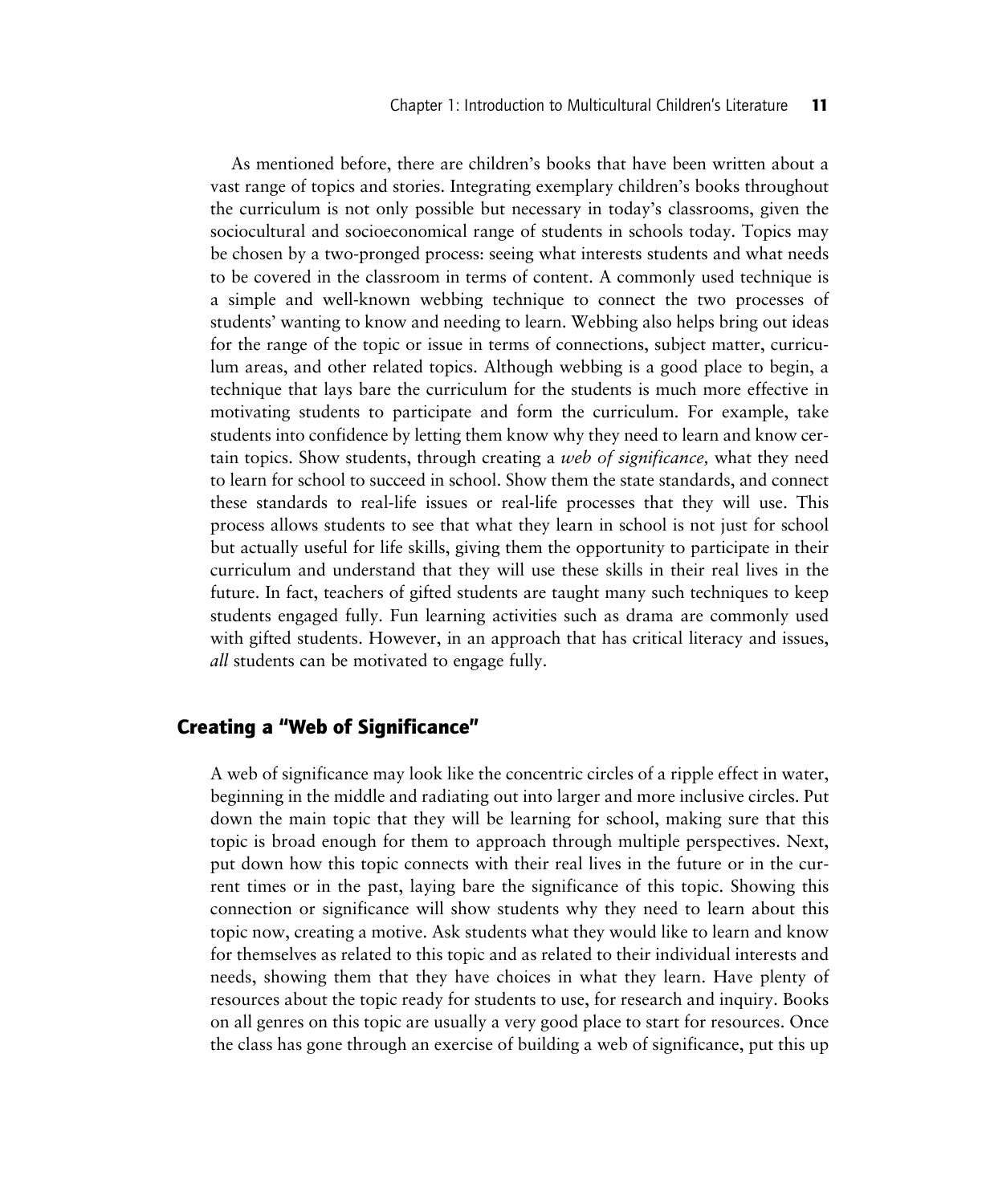#### **12** PART I: TAKING A CRITICAL ISSUES APPROACH

in a prominent place in the classroom for all to see and consult with, throughout the time that this topic will be focused on. Here is a snapshot of the process:

- Choose a very broad main topic to learn for school.
- Show the significance of this topic. How does it connect to students' real lives?
- Create a motive. Show them why they need to learn about this topic.
- Give them choices. What do they want to learn about this topic? What interests them?
- Have a variety of multimedia resources available. Students can choose what interests them.
- Display the web of significance so the class can consult with it.

Once this web of significance has been created with the students as participants, the teacher could begin with a regular curricular activity such as a read-aloud with carefully chosen multicultural children's books that may be read to the whole group or read by themselves in small groups. Allow enough time for students to inquire into this topic, including any personal interests about the topic that they may want to explore. Lead students with carefully chosen open-ended questions around the topic that furthers their inquiry into it. Next, help them connect the topic to their lives by bringing in an actual past, current, or imminent future event. Help students connect with the lives of characters in the multicultural children's books chosen for the topic through a creative medium such as writing in role or writing to a character or as a character. In making these connections, students get a chance to interact with the curriculum, putting themselves into it.

As can be seen, any topic may be turned into a critical literacy lesson by following these simple steps, given here using the topic of immigration as an example:

- Create a web of significance to see in which direction the lessons could go.
- Begin the lesson with a familiar curricular activity, such as a read-aloud.
- Let students browse through carefully chosen books, in small groups.
- Guide students' thinking with carefully chosen questions and provide information to their queries about immigrants and their experiences.
- Ask them to connect their lives and experiences through various creative avenues to the lives of immigrants in the books.
- Transform these connections into something they can actually put into action, such as writing letters, forming a group to help, and so on.
- Help students critically associate with immigrant experiences in the real world through writing, depicting a scene, discussing, and so on.
- Mediate a whole-class discussion to transform their knowledge to the real world and for reflection and closure of the lesson.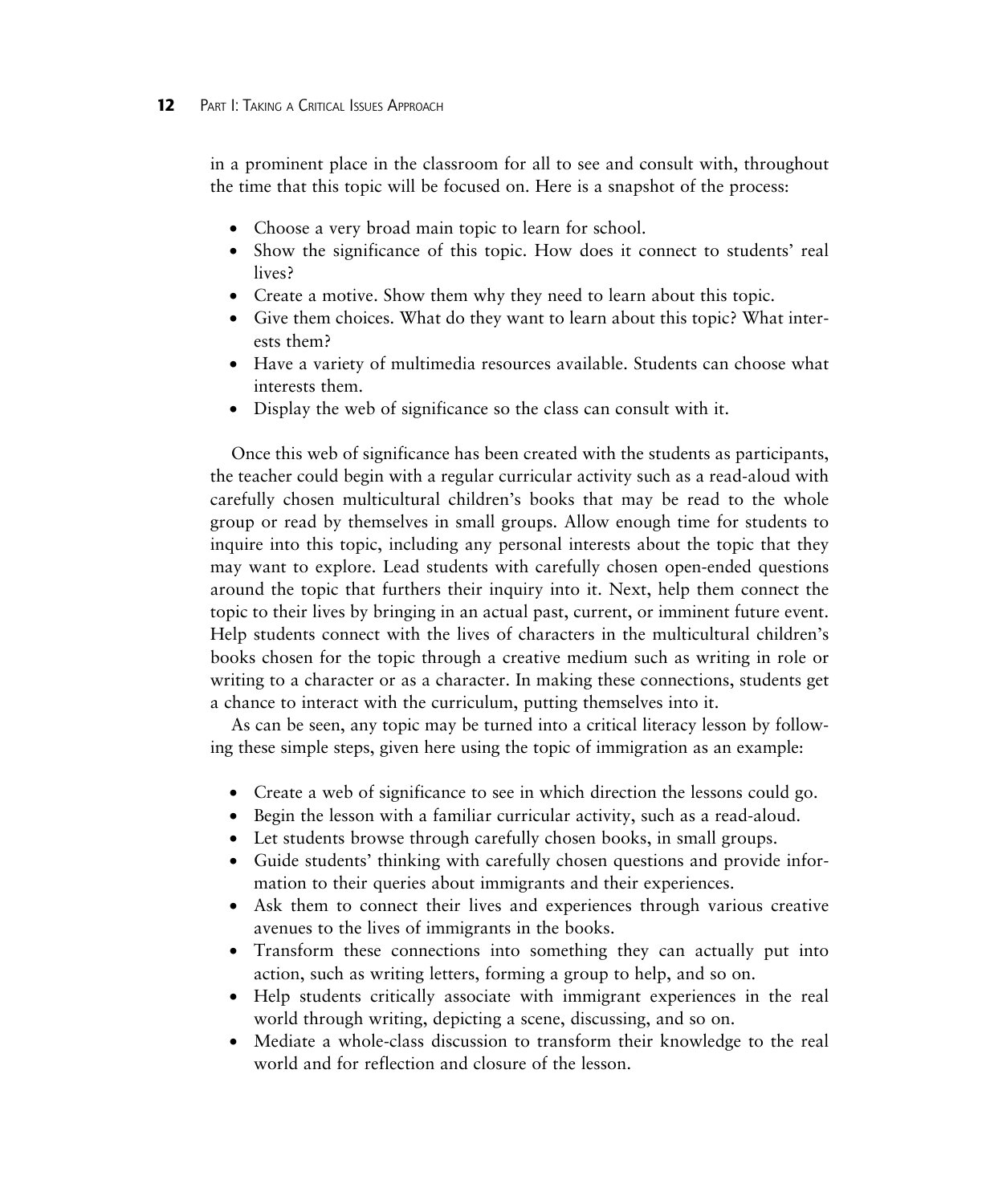Following these same principles, the chapters in this book are also divided into an issues approach, highlighting various topics in multicultural children's literature that are imperative to explore today.

# **REFLECTION QUESTIONS FOR THE TEACHER**

Any topic may be turned into a critical literacy angle by asking ourselves a few simple questions:

- 1. What real-life issue does this school or curriculum topic relate to?
- 2. What real-life event has happened, will happen, or is happening that can be connected to this school or curriculum topic?
- 3. If I were a professional working or living within this real-life context, event, or issue, how would I deal with it? What historical references can I draw and learn from that has happened before?
- 4. What can I do to change and learn from the event, problem, or issue?
- 5. How can I connect this curriculum topic or school topic to my current situation to make it better?
- 6. What steps (however small or large) can I take to make a change?
- 7. How will my actions affect others now, later, and in the future?

# **SAMPLE RESPONSE LESSON 1.1**

**Forming a Critical Literacy Lesson Using Educational Drama**

### **Elementary Grades (2nd to 5th): In the Classroom, by Teachers, Parents, or Tutors**

#### Duration: 1 Day or 1 Week

#### *Overview*

The teacher chooses a broad critical topic that may be from the curriculum standards or a current topic that is relevant to the class such as immigration that can be viewed from many

*(Continued)*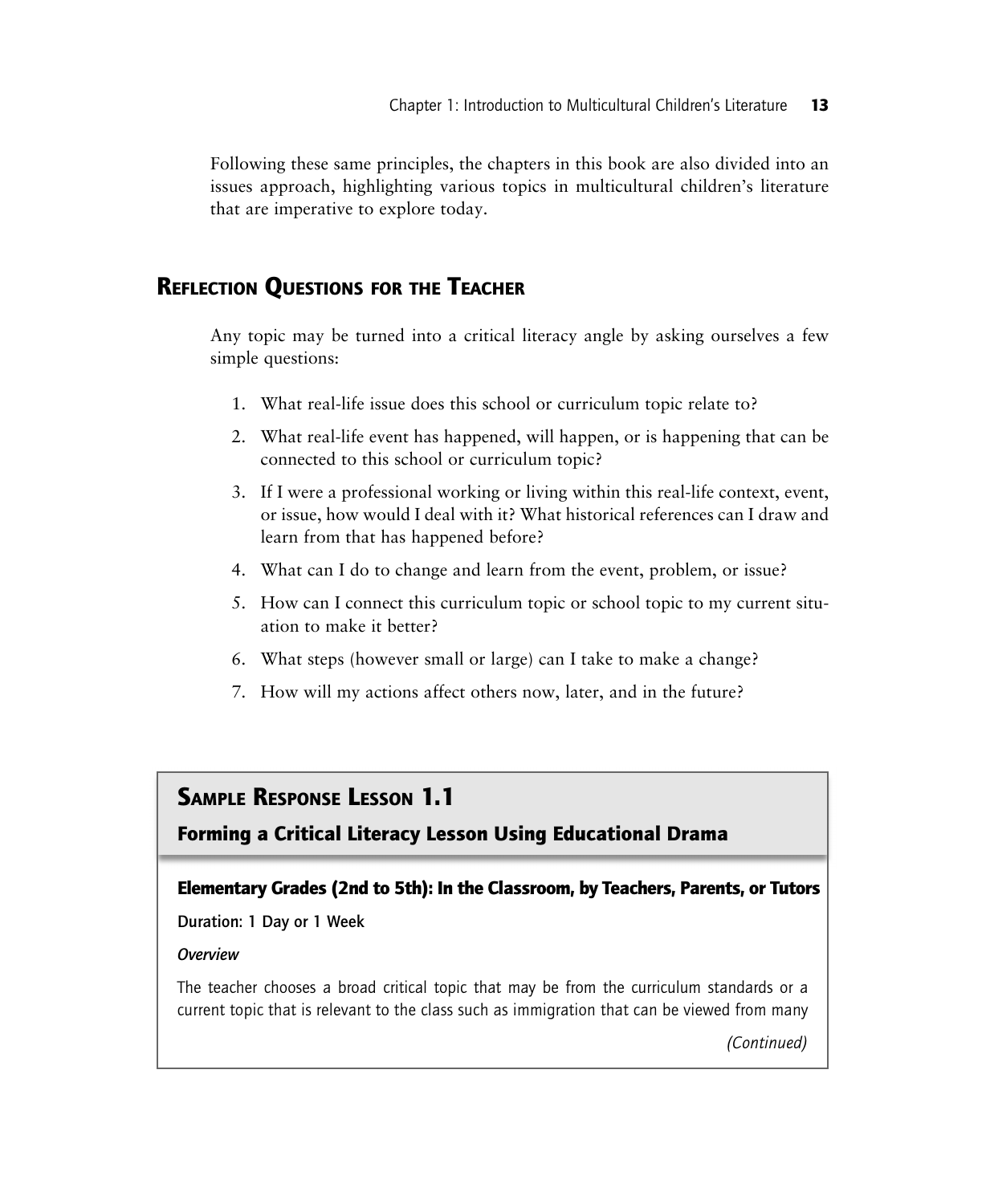## (Continued)

different angles. The teacher brainstorms along with students on what possibilities and avenues of learning this topic offers. This may be done using well-known techniques such as a K-W-L chart (what I *know,* what I *want* to know, and what I *learned*) or a webbing technique.

The teacher picks several carefully chosen picture books on immigration that show various aspects of the topic and has students read them in small groups of four or five. Students may read books such as the following: *The Tangerine Tree,* by Regina Hanson; *The Keeping Quilt,* by Patricia Polacco; *Lights for Gita,* by Rachna Gilmore; *American Too,* by Elisa Bartone; and *Grandfather's Journey,* by Allen Say.

After the students have read the stories, the teacher uses a simple drama technique such as still image or tableau to help students connect with the characters in the story. Through carefully worded questions, the teacher guides students into some of the possible points of view of the characters in the story. Finally, the teacher has students rewrite the stories creatively as a screenplay for a possible movie.

## *Materials*

Various books on immigration such as the ones mentioned earlier, poster paper, markers, journals for screenplays, butcher paper for a whole-group activity

### *Key Vocabulary and Terms*

Immigrants, Perspective, Screenplay, Tableau, Journey, Leaving

## *Anticipatory Set*

- 1. *Focus:* Students will learn to view a topic from within a perspective. They learn about immigrants and what they may have felt when they were about to leave their homes. Students inquire critically into immigrants' possible lives and depict creatively what it might have been like to be in the immigrant characters' shoes.
- 2. *Objective:* By the end of the lesson, students learn about different immigrants' possible motives to move homes and what it may feel like to be an immigrant. Students creatively interpret immigrants' lives by writing a short scene in a screenplay or a play.
- 3. *Transfer:* As students depict still images with their bodies and discuss each others' still image pictures, they begin to gain insights into some of the complexities of immigrant lives. Students will also gain practice in writing and interpreting stories from books. As they will do this in a group, stronger writers can help the others, and students learn structures of plot, story, and so on.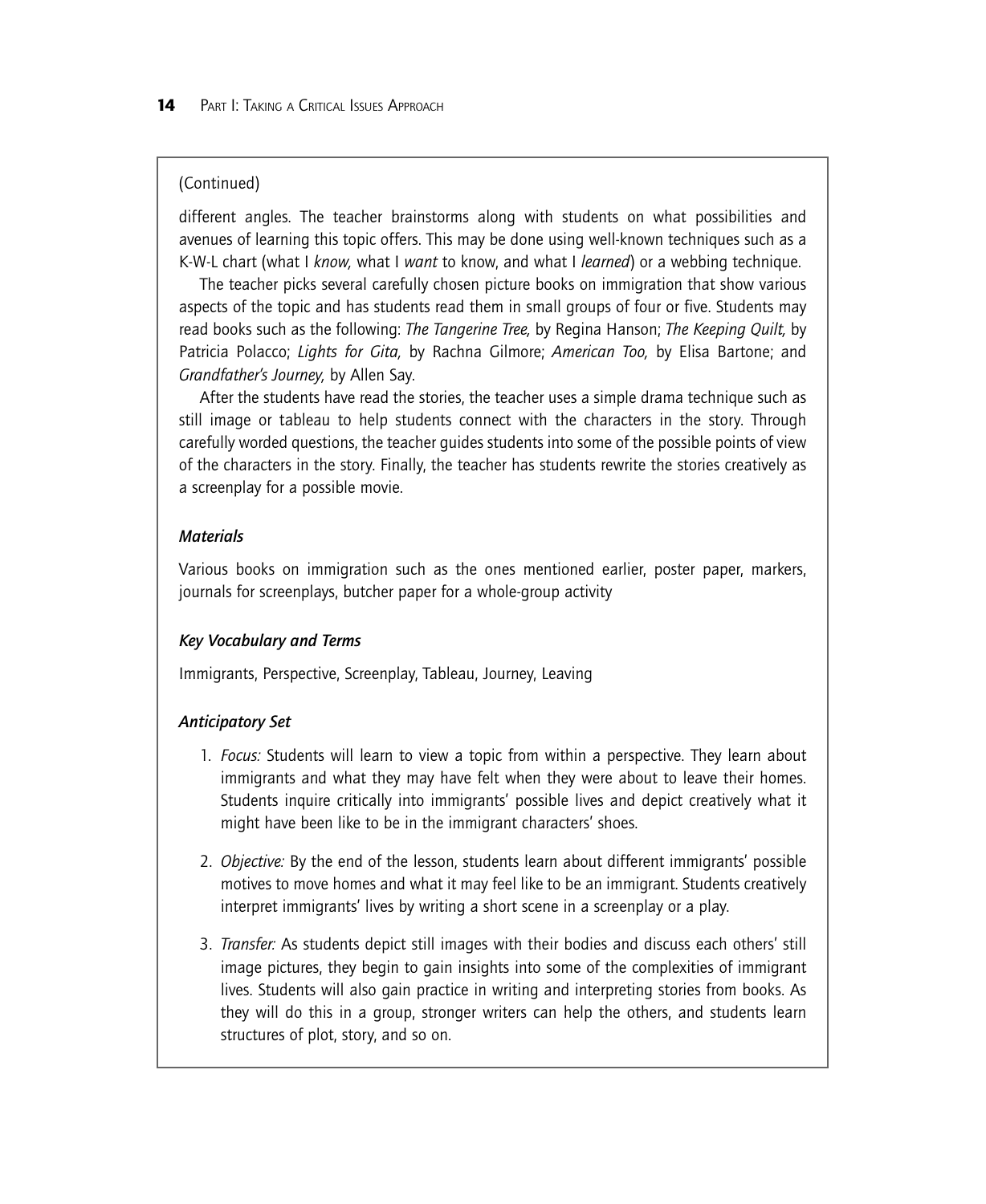## *Instructions*

- 1. The teacher divides the class into groups of four or five students and distributes one book to each group. Each group is asked to read the book and understand the story.
- 2. The teacher explains what a still image or a tableau is: "It is a moment in time like a still picture that you will depict with your bodies. There is no movement and no dialogue." The teacher then instructs the groups to pick the moment when the characters in their respective books first arrived in the new country. Students will be given about 10 minutes to discuss amongst themselves how they will depict the pictures with their bodies as a still image or tableau.
- 3. The teacher calls on each group one after another to depict their still image. As the group freezes into position, the teacher will ask the rest of the class to interpret what is going on in the image depicted. Carefully chosen questions will be asked, such as the following: "What do you think might be happening in this picture?" "Where do you think these people are?" "What are they doing?" "What is going on in this person's mind?" "What can we tell about this family from looking at this picture?" (This technique is very similar to asking students to "predict" from a picture walk by showing a picture book, except that it is far more interactive and allows for students' active participation.)
- 4. The teacher will also instruct the groups responding that there are no right or wrong answers, that these are our own interpretations or "readings" of what we feel is depicted. After all the groups have had a turn, discuss with the whole class what they understood from this exercise on immigrants' experiences.

## *Independent Practice*

After the whole-group discussions, tell the students that they are "expert filmmakers" (usually students know what filmmakers do; if not, explain that filmmakers work from a script). Ask the group to pick a scene in their respective books and rewrite it as a scene with dialogue. Model for students how you can take one short scene and rewrite it with possible dialogue. (At the end of this lesson, you will find some actual examples of this, done in a fourth-grade classroom.)

### *Closure*

Have students share their scripts and enact them in class.

## *Extension*

The teacher or school may have a guest speaker or a fellow classmate share an experience of being an immigrant and give students a chance to connect their classroom experience with that of a real person in real life.

*(Continued)*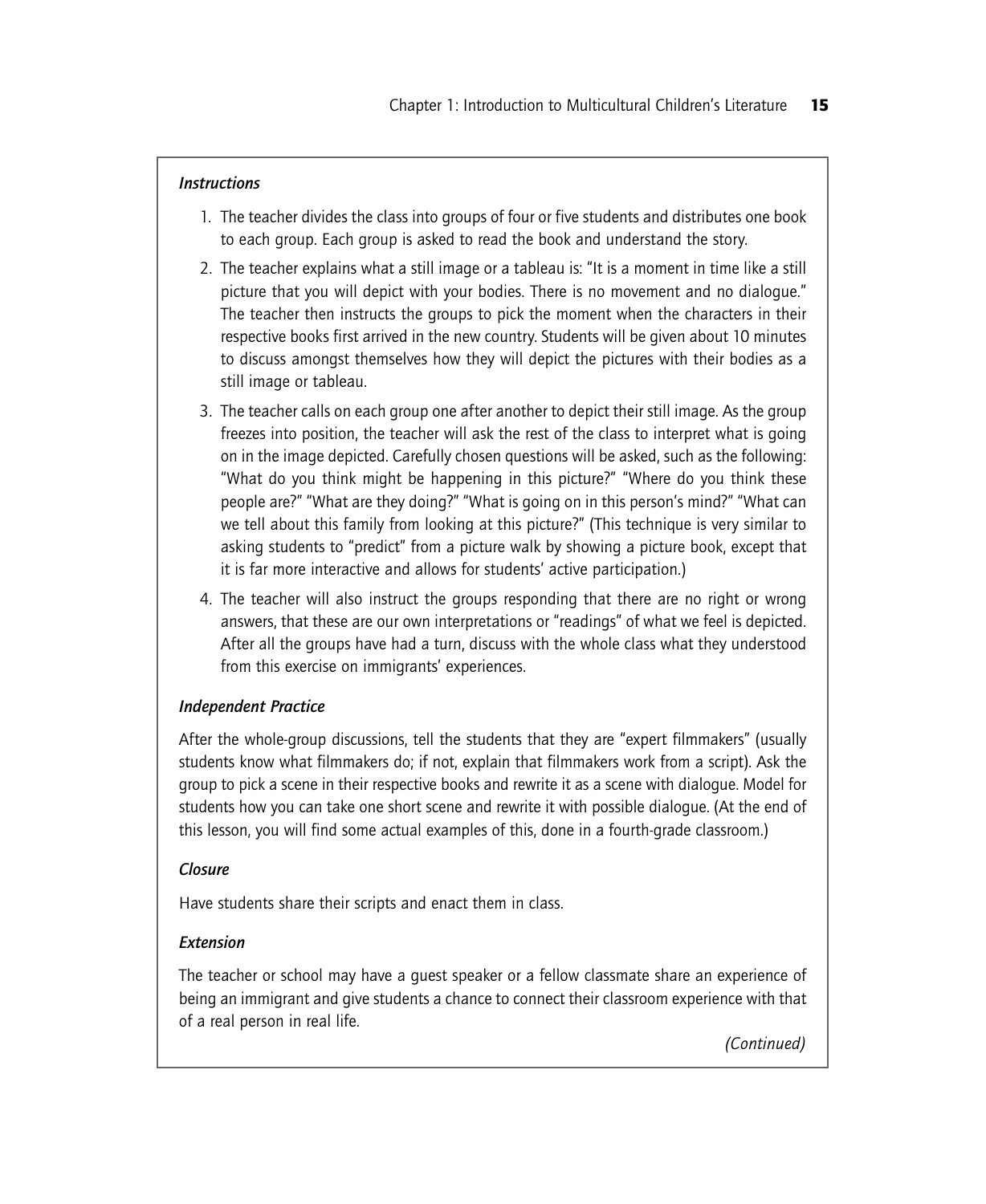#### (Continued)

#### Modifications: Secondary Grades

The same lesson may be followed with books that also concentrate on other aspects of immigration, such as being a refugee or an illegal immigrant. You can use books such as *The Circuit* and *Breaking Through,* by Francisco Jimenez, two sequel books that follow the autobiographical life of Dr. Jimenez, whose early life in this country was that of an illegal migrant farmworker. High school students may also read *Grapes of Wrath,* by John Steinbeck, that talks about the Joad family's journey west. Although this is not about immigration, the aspects of leaving home and looking for a better life are wonderfully depicted in this book.

# **EXAMPLES OF RESPONSES TO LESSON 1.1**

Here are some examples of first scenes from screenplays created by a fourth-grade class.

Students' response to *Lights for Gita,* by Rachna Gilmore:

Gita: Did you get the matches?

**Father:** Yes! I did.

**Gita:** Let's go then, Dad.

**Mother:** Ok, Put on your coats. Let's get them out.

Students' response to *The Tangerine Tree,* by Regina Hanson:

**Rosa:** Is that snow in your hands?

**Miguel:** Yeah, can you believe it?

- **Mom:** Before you go outside put on your coats.
- **Miguel:** I can't believe that there's snow outside, can you? I mean in Jamaica we never get any snow and when we came all of a sudden there is snow!

Students' response to *The Keeping Quilt,* by Patricia Polacco:

- **Wilma:** Grampa, who are these people? *(Looking at a photograph)*
- **Grampa:** You don't know them, but that's me and my brother before I came to America.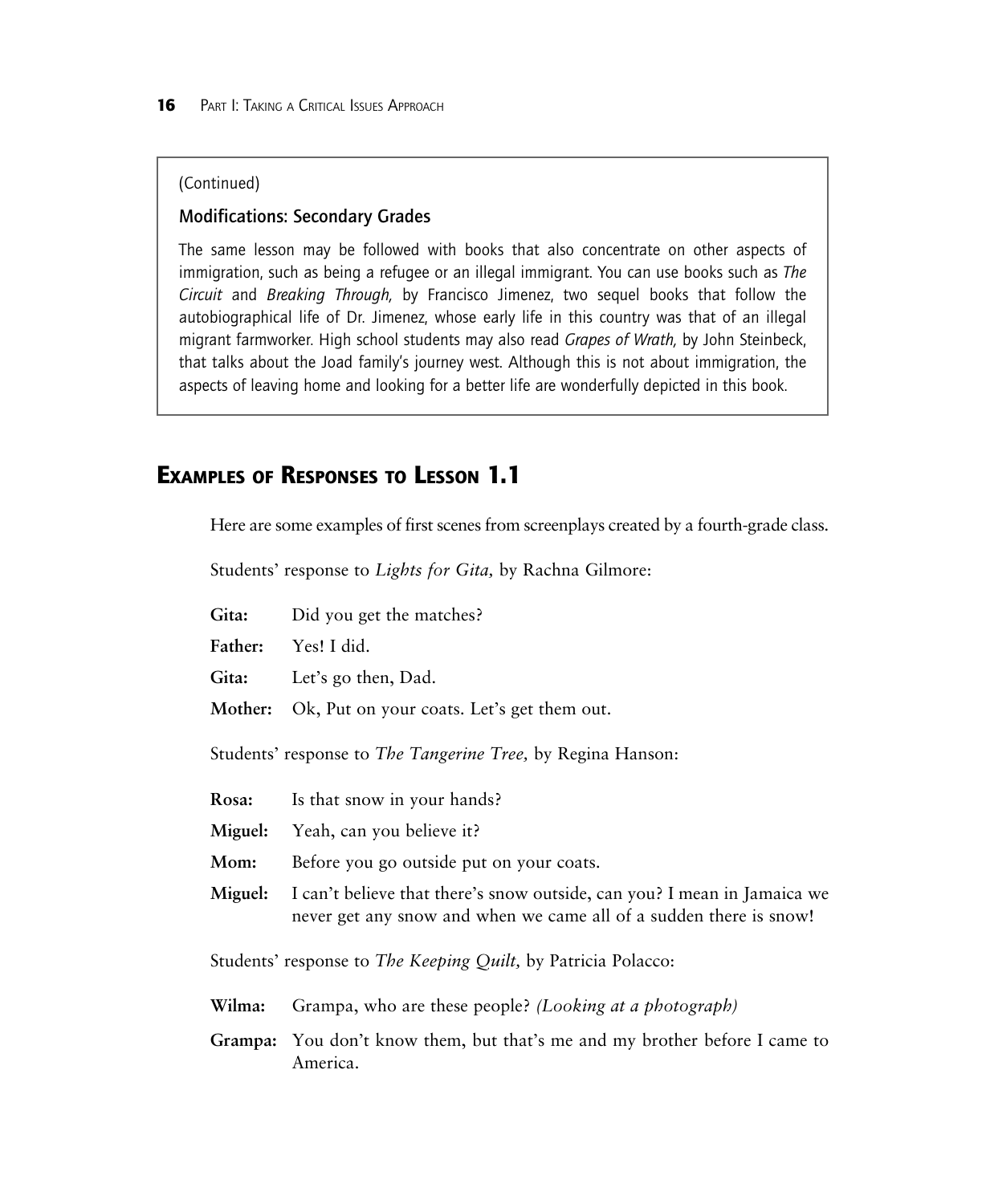| Wilma:  | Why isn't he in America now?                                                                                                                      |
|---------|---------------------------------------------------------------------------------------------------------------------------------------------------|
|         | Grampa: Because he did not want to leave his country                                                                                              |
| Wilma:  | Why, Grampa?                                                                                                                                      |
| Grampa: | Well, I tell him, Hershel, I am going to America, do you want to come?<br>And he says, No, I am scared. So I came alone to America. (Phone rings) |
| Wilma:  | I'll get it Hello?                                                                                                                                |
|         | Grampa: Who is it?                                                                                                                                |
| Wilma:  | Grampa, it's Uncle Hershel.                                                                                                                       |

# **SELECTED ANNOTATED BIBLIOGRAPHY**

Bartone, E. (1996). *American too* (T. Lewin, Ill.). New York: HarperCollins.

Rosina thinks she must shed her Italian ways to be really American. She insists that her parents call her Rosie, and she changes her doll's name from Allesandra to the good "American" name of Meghan O'Hara. Although her family speaks Italian, waving their hands around, Rosie sits on her hands and answers in English. And when Papa tells her that she'll be the queen of the feast of San Gennaro, she storms, "Why do we always have to do Italian things? This is America, not Italy!" While gazing at the Statue of Liberty, she has a wonderful idea, a way to be American and Italian, too, a way to have the best of both worlds. Recommended age 3 years and up.

Bunting, E. (1998). *Going home* (D. Diaz, Ill.). New York: HarperCollins.

A family goes back to their village in Mexico on a car trip. Told through the eyes of secondgeneration American children, it brings out the nostalgia felt by the parents and gives the children a unique peek into the lives of their parents. Beautifully illustrated by Diaz, the colors and flow of the pictures will grab even the youngest of babies. Recommended age 0 to 10 years.

Bunting, E. (1997). *A day's work* (R. Himler, Ill.). Boston: Sandpiper Books.

A grandfather and his 7-year-old grandson wait for work as day laborers. Everyone around them gets picked up but the grandfather as he seems too old to do any work. Finally a man comes asking for a gardener. The grandson, who is there to help translate for the grandfather, tired of waiting, hastily says his grandfather can do the job. Not knowing the difference between weeds and new samplings, they pull out the wrong plants in the man's yard. Upon confrontation, the grandfather apologizes and says he will return the next day to fix the problem without pay. The grandson learns a lesson in commitment and honesty from his grandfather. Recommended age 4 years and up.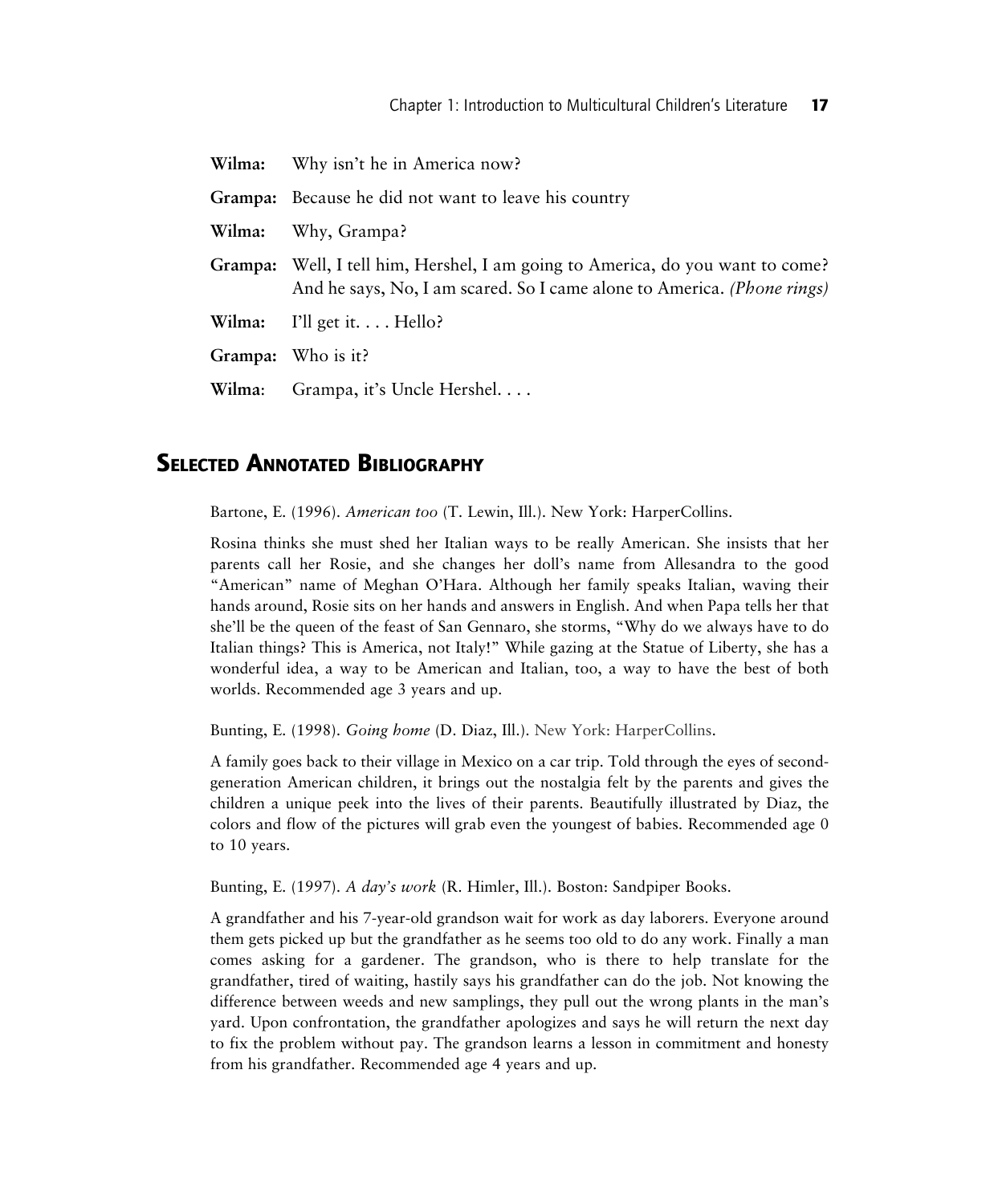#### **18** PART I: TAKING A CRITICAL ISSUES APPROACH

Fleischman, P. (2004). *Seedfolks.* New York: Harper Teen.

Originally published in 1997, this inspiring story is told in the first person through a series of short vignettes, introducing us to the trials and tribulations of each person who lives in this community. A vacant, deserted, and littered lot in the middle of a cosmopolitan street in Cleveland becomes the grounds for a community garden when Kim, a young Vietnamese girl, plants some lima beans. People from various cultures and ethnicities come together, working to make this garden successful. The garden, in turn, reflects the hope and inspiration that these immigrants gain from this community effort. Recommended age 6 years and up.

#### Gilmore, R. (2000). *Lights for Gita* (A. Priestley, Ill.). Gardiner, ME: Tilbury House.

In a picture book first published in Canada, an immigrant child from India celebrates the Hindu holiday of *Divali* for the first time in her new home. *Divali* is a holiday celebrated at the end of October and the beginning of November with lights, fireworks, street theater, sweets, and parties. Many consider it the beginning of a new year. In the November gloom of her new apartment, Gita longs for her extended family in New Delhi and the warmth she's left behind. She cries when an ice storm knocks out the power in all the buildings on her street; but with her parents and her best friend, she lights the *diyas* (lamps) for the festival, and she comes to see that the lights of *Divali* can beat the darkness outside and the sadness within. Recommended age 3 years and up.

#### Hanson, R. (1995). *The tangerine tree.* Boston: Clarion Books.

This picture book about a small child in Jamaica dramatizes the anguish of families separated by migrant labor. Ida's papa must leave to go and work in New York City. We feel the family's heartbreak as the time for Papa's leaving gets closer and the bus finally takes him away from them. Before he goes, he gives Ida a gift, a book of Greek myths, and he tells her that by the time she can read it by herself, he'll be back. The expressive acrylic paintings in bright tropical colors express the family's love and loneliness. Recommended age 4 years and up.

#### Polacco, P. (2001). *The keeping quilt.* New York: Simon & Schuster Books for Young Readers.

"We will make a quilt to help us always remember home," Anna's mother said. "It will be like having the family in backhome Russia dance around us at night." And so it was. From a basket of old clothes, Anna's babushka, Uncle Vladimir's shirt, Aunt Havalah's nightdress, and an apron of Aunt Natasha's become *The Keeping Quilt,* passed along from mother to daughter for almost a century. For four generations the quilt is a Sabbath tablecloth, a wedding canopy, and a blanket that welcomes babies warmly into the world. In strongly moving pictures that are as heartwarming as they are real, Patricia Polacco tells the story of her own family and the quilt that remains a symbol of their enduring love and faith. Recommended age 4 years and up.

#### Say, A. (1993). *Grandfather's journey.* Boston: Houghton Mifflin.

Home becomes elusive in this story about immigration and acculturation, pieced together through old pictures and salvaged family tales. Both the narrator and his grandfather long